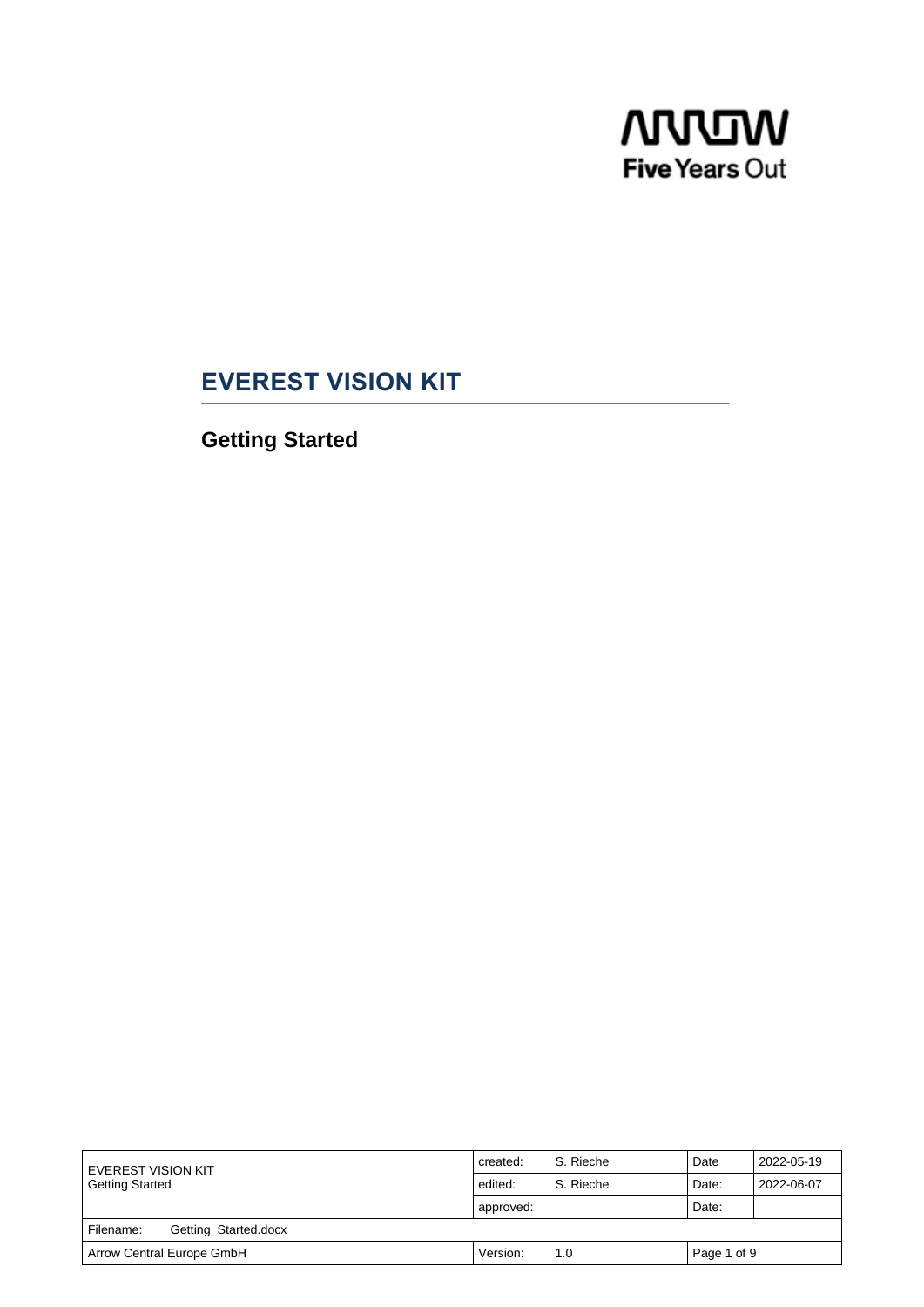## **Contents**

| 2.  |       |  |
|-----|-------|--|
| 2.1 |       |  |
|     |       |  |
| 2.3 |       |  |
|     | 2.3.1 |  |
|     |       |  |
|     | 2.3.3 |  |
| 3.  |       |  |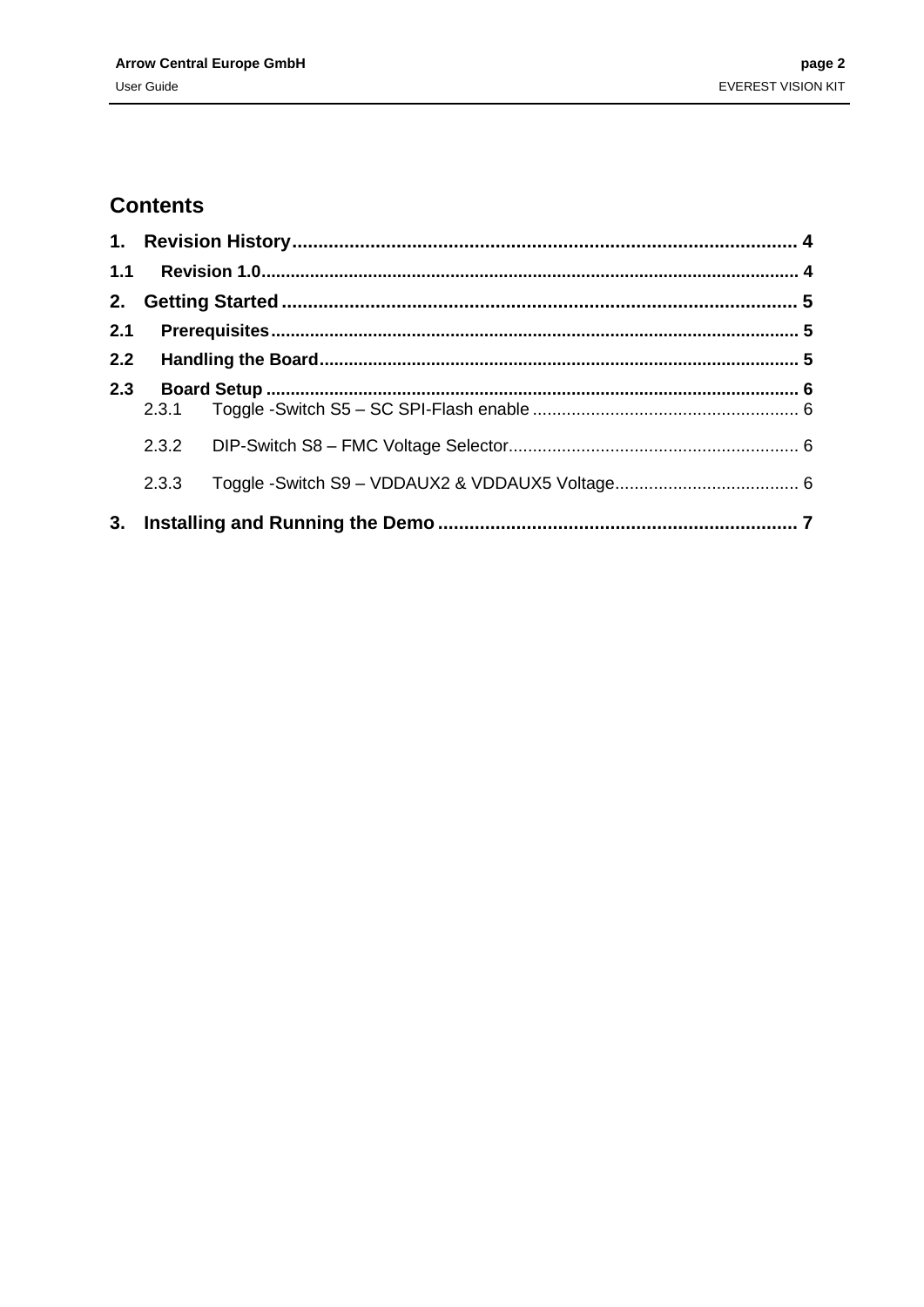# **Figures**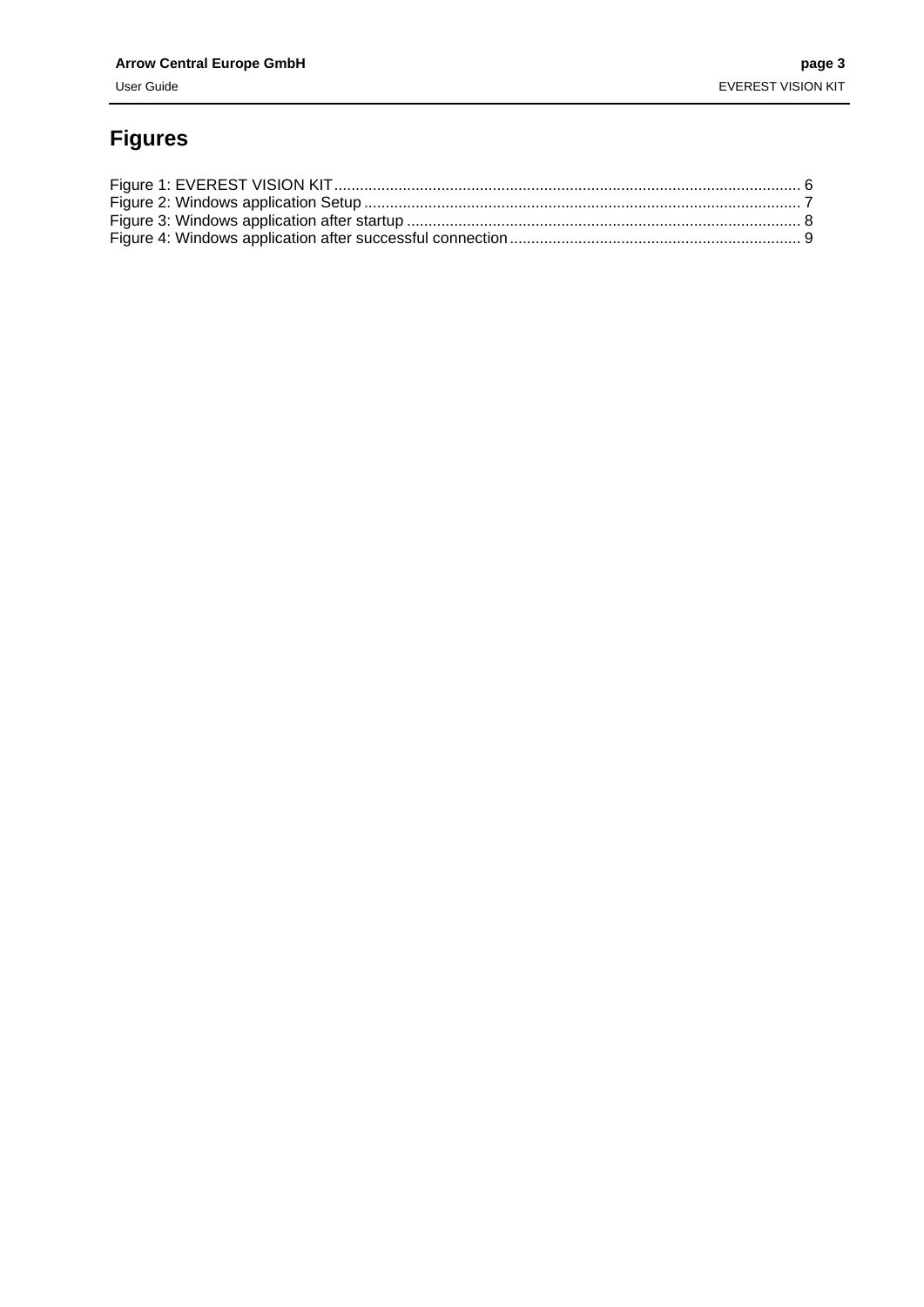### <span id="page-3-0"></span>**1. Revision History**

The revision history describes the changes that were implemented in the document. The changes are listed by revision, starting with the most current publication.

#### <span id="page-3-1"></span>**1.1 Revision 1.0**

Revision 1.0 is the first publication of this document.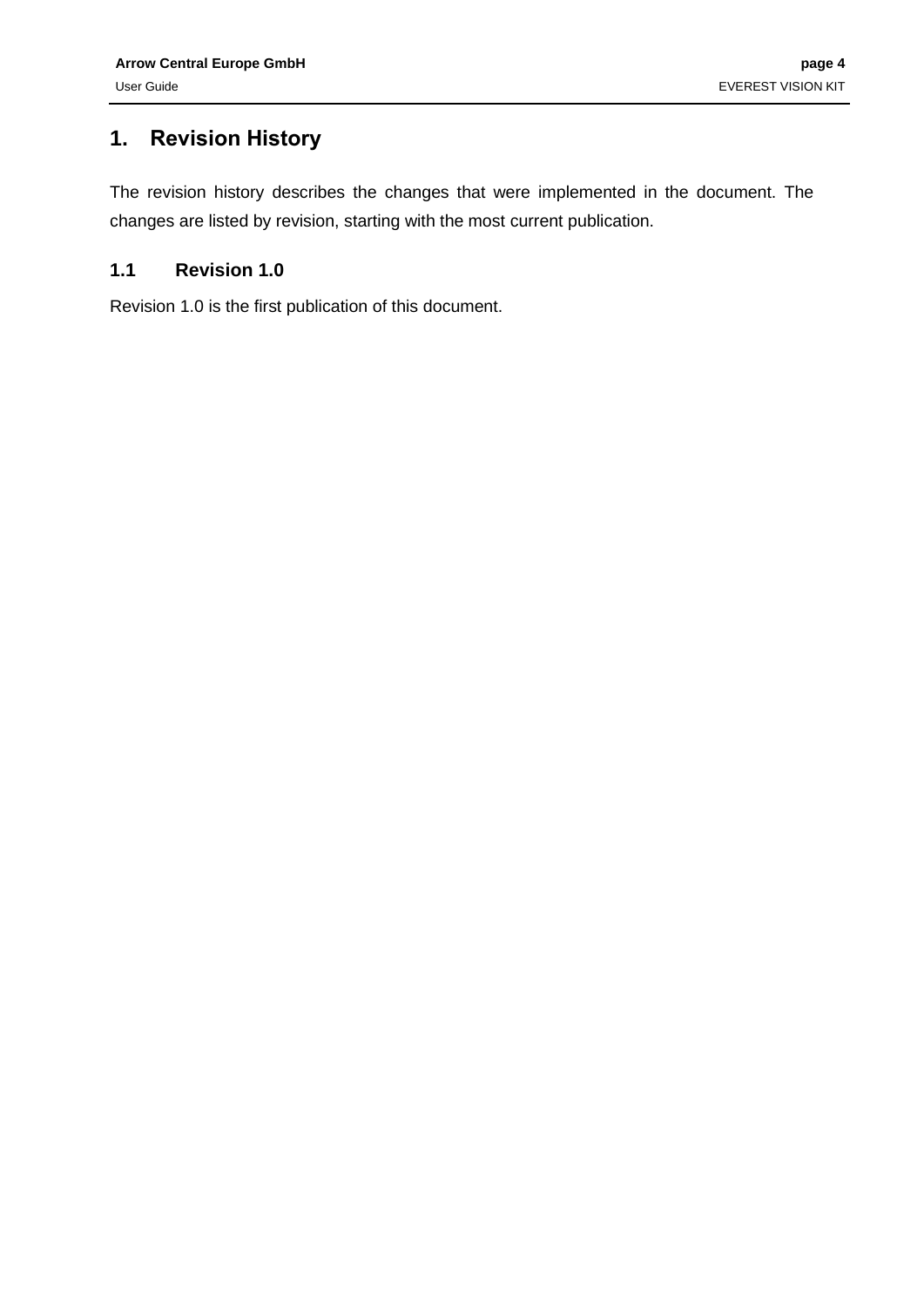## <span id="page-4-0"></span>**2. Getting Started**

This design implements an interface to the OnSemi XGS12000 camera module with image enhancement and edge detection. The output of the livestream is done by HDMI in Full HD (1920x1080@60p). A Windows application is used to activate and configure the EVEREST-VISION-KIT. It offers also features like changing color values, contrast and brightness, toggle edge detection, scale, camera build in test pattern and gamma correction. Beside that any random SPI register could be read and (if writable) modified.

### <span id="page-4-1"></span>**2.1 Prerequisites**

All hardware needed comes with the VISION KIT:

| Item                                       | Quantity |
|--------------------------------------------|----------|
| <b>Everest DEV Board</b>                   |          |
| 12 V / 5 A wall-mounted power adapter      |          |
| USB 2.0 A male to mini-USB B cable for   1 |          |
| UART / Programming interface to PC         |          |
| OnSemi XGS12000 camera                     |          |
| Appletec optic                             |          |
| <b>Tripod</b>                              |          |

The Windows GUI software, a precompiled STPL file and further documentation could be find under: [https://www.img-nordhausen.de/downloads/#polarfire-everest-dev-board](https://www.img-nordhausen.de/downloads/%23polarfire-everest-dev-board)

For design files please contact:<info@img-nordhausen.de>

#### <span id="page-4-2"></span>**2.2 Handling the Board**

Pay attention to the following points while handling or operating the components of the VISION KIT: **Handle the board with electrostatic discharge (ESD) precautions to avoid damage.**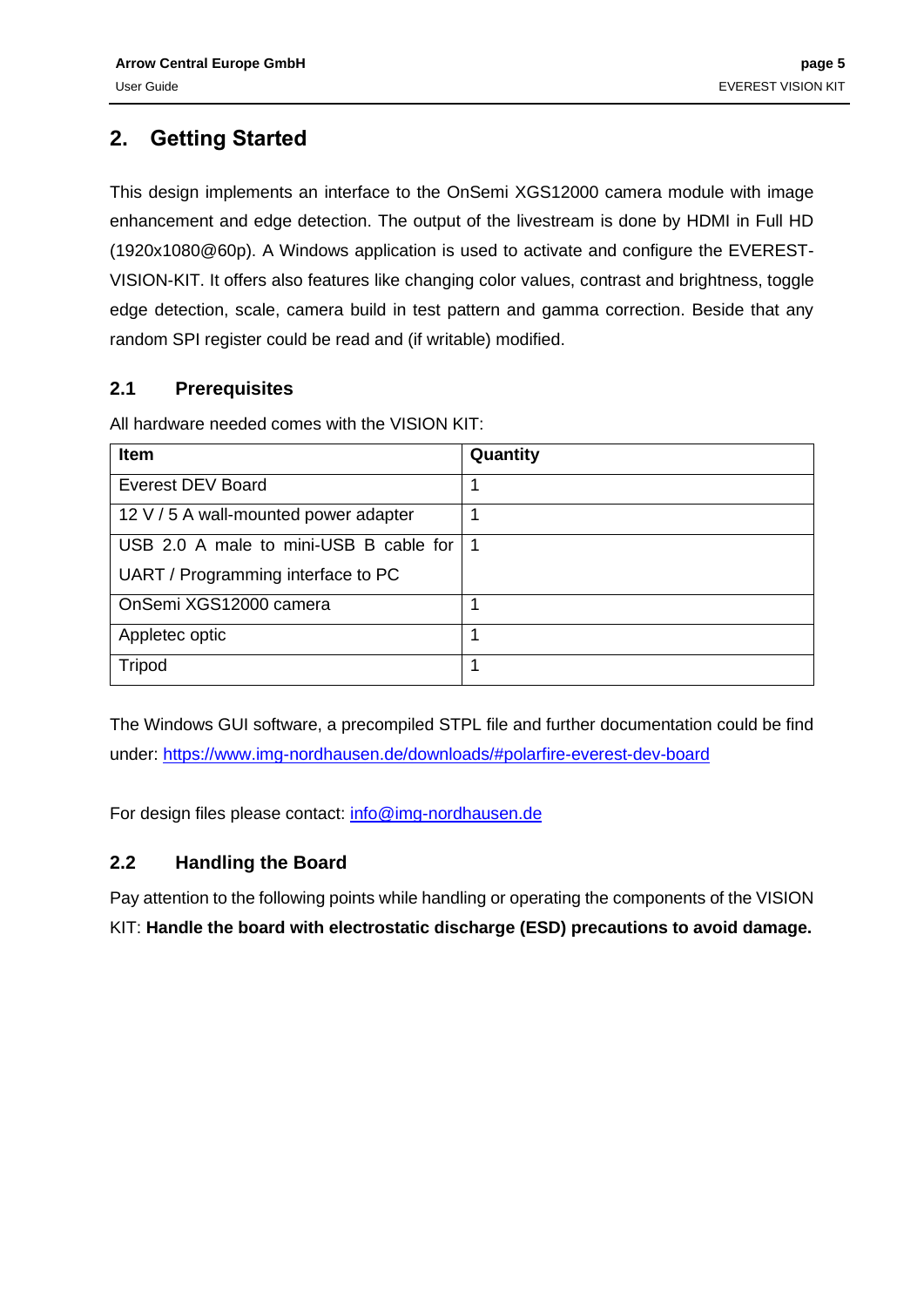#### <span id="page-5-0"></span>**2.3 Board Setup**

Please connect the camera with the EVEREST-DEV-BOARD by the FMC connector and a Full HD monitor or TV set via HDMI. For the Windows GUI a USB connection to the PC is required. Then plug in the 12 V DC jack.

The EVEREST VISION KIT is preconfigured with the following settings:

#### <span id="page-5-1"></span>**2.3.1 Toggle -Switch S5 – SC SPI-Flash enable**

| <b>SWITCH</b>  | <b>SC SPI-FLASH</b> |
|----------------|---------------------|
| S5-1 (marking) | <b>DISABLE</b>      |
| $S5-2$         | <b>ENABLE</b>       |

### <span id="page-5-2"></span>**2.3.2 DIP-Switch S8 – FMC Voltage Selector**

| <b>SWITCH</b>      | <b>FMC VOLTAGE</b>          |  |  |
|--------------------|-----------------------------|--|--|
| S8-1 off, S8-2 off | 1.8V                        |  |  |
| S8-1 on, S8-2 off  | 2.5V                        |  |  |
| S8-1 off, S8-2 on  | undefined (not recommended) |  |  |
| S8-1 on, S8-2 on   | 3.3V                        |  |  |

#### <span id="page-5-3"></span>**2.3.3 Toggle -Switch S9 – VDDAUX2 & VDDAUX5 Voltage**

| <b>SWITCH</b>  | <b>VDDAUX2 &amp; VDDAUX5</b> |  |  |
|----------------|------------------------------|--|--|
| S9-1 (marking) | 2.5V                         |  |  |
| $S9-2$         | <b>FMC voltage</b>           |  |  |



**Figure 1: EVEREST VISION KIT**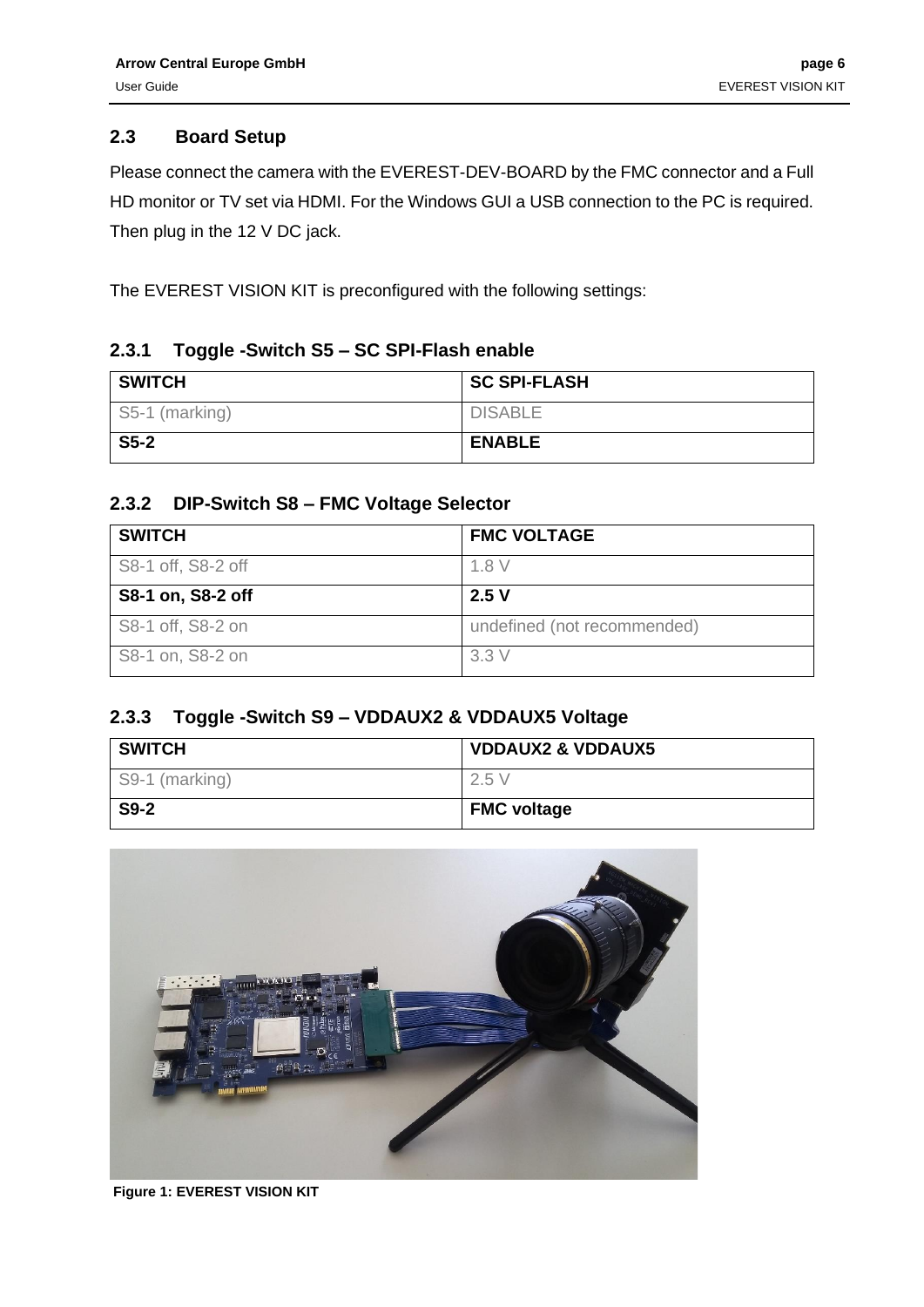### <span id="page-6-0"></span>**3. Installing and Running the Demo**

Please install the Windows application by clicking the Setup.msi file. Click the "Next" button and follow the instructions.



**Figure 2: Windows application Setup**

<span id="page-6-1"></span>After the setup is finished you will find an icon labeled with "Everest Vision Kit" on your desktop.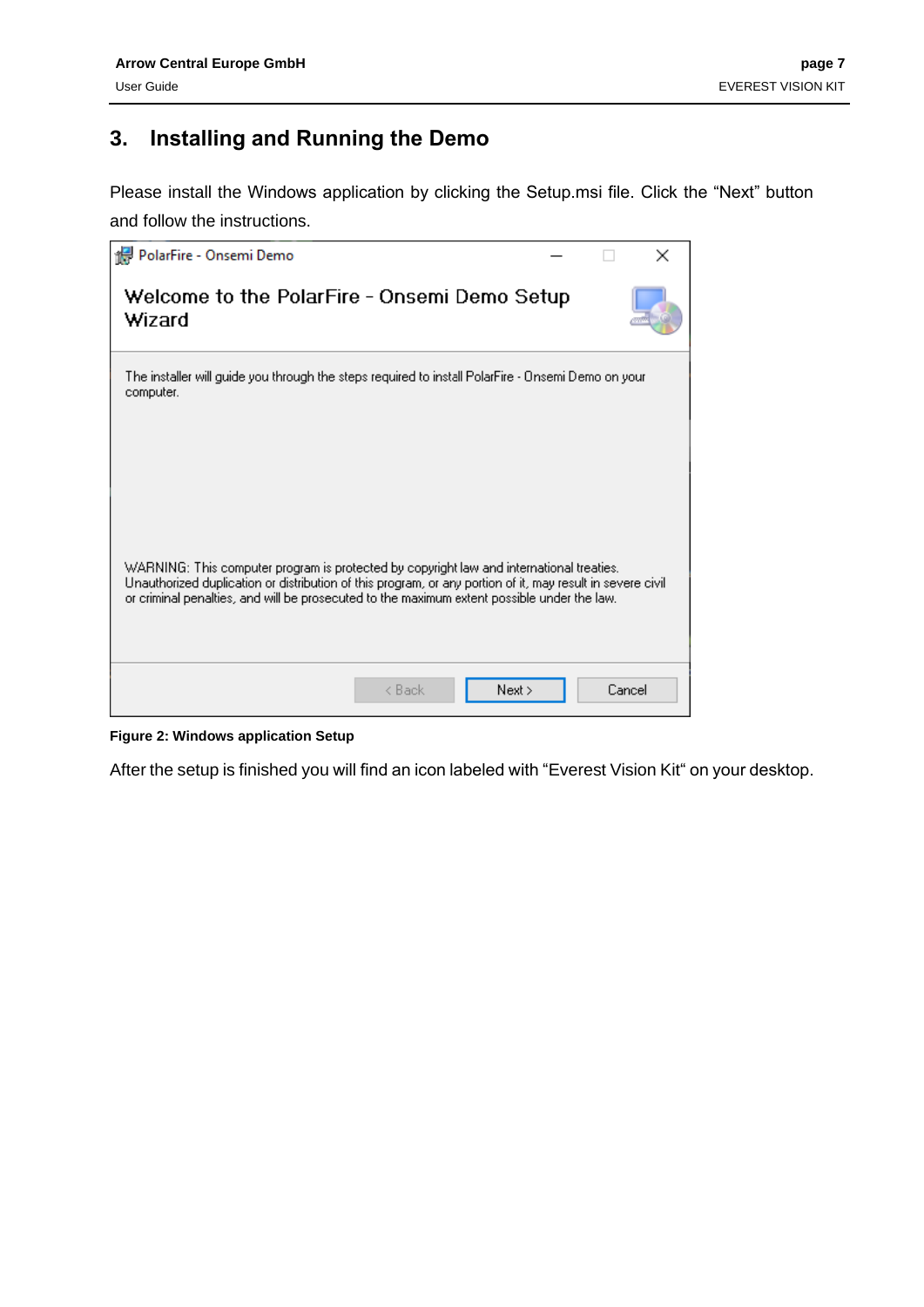#### **Arrow Central Europe GmbH page 8**

| PolarFire / OnSemi Demo                       |             |                           | ×                                 |
|-----------------------------------------------|-------------|---------------------------|-----------------------------------|
| Serial Communication<br>COM port:             |             |                           | Connect<br>Disconnect             |
| <b>Brightness</b><br>Value:<br>128            |             |                           |                                   |
| Contrast<br>Value:<br>128                     | ÷           |                           |                                   |
| Red<br>Value:<br>128                          |             |                           |                                   |
| Green<br>Value:<br>128                        |             |                           |                                   |
| Blue<br>Value:<br>128                         |             |                           |                                   |
| edge<br>scale<br>gamma<br><b>Test Pattern</b> | ٨<br>⋖<br>V | <b>Address</b><br>Content | 0x0000<br>0x0000<br>write<br>read |
|                                               |             |                           |                                   |

<span id="page-7-0"></span>**Figure 3: Windows application after startup**

Next push the "Connect" button. The application is looking automatically for the COM-Port and initiate the camera and HDMI interface. After a few seconds the disabled buttons become functional and the live image is streamed over HDMI to the monitor.